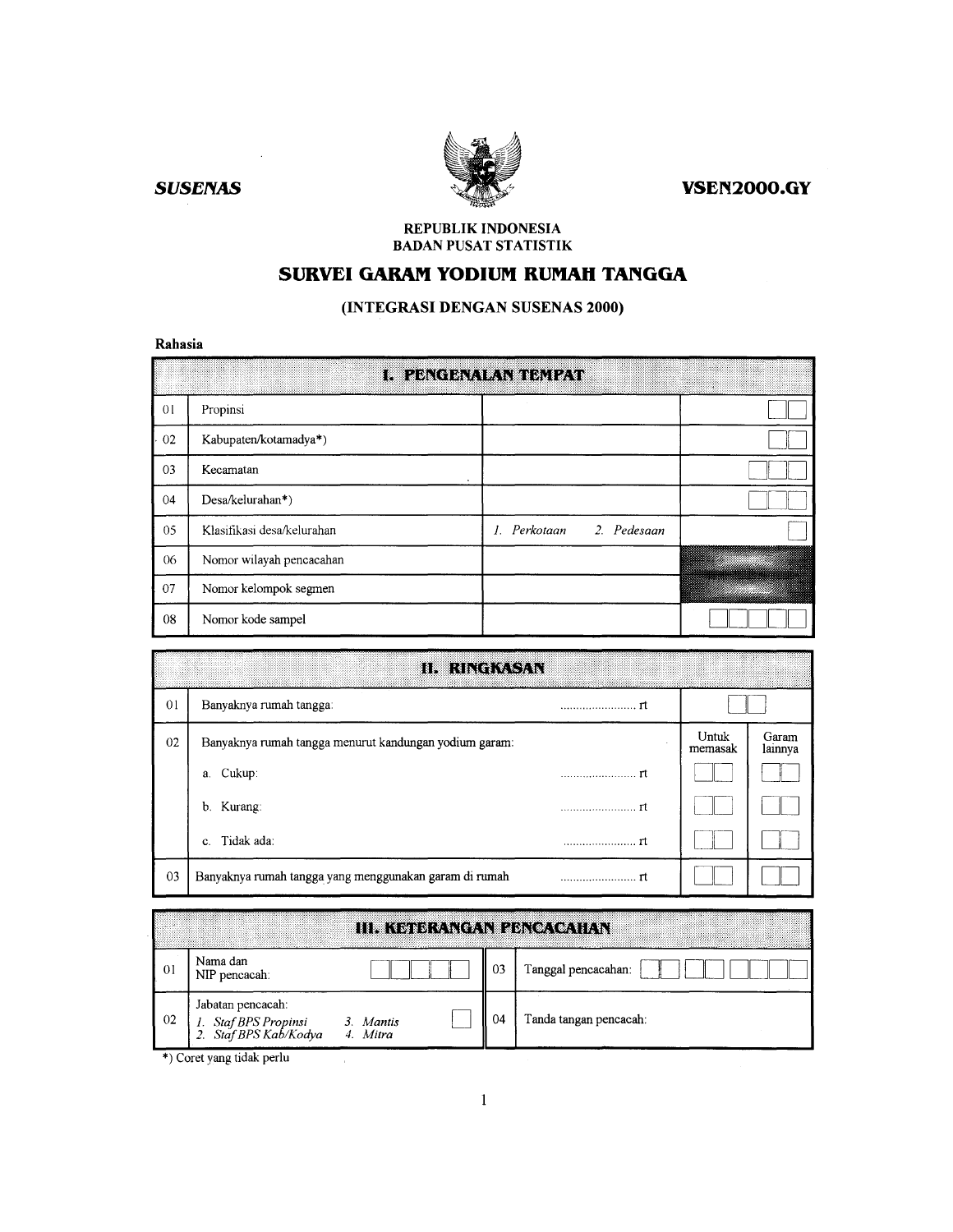### **SUSENAS VSEN98.GY**

# **REPUBLIC OF INDONESIA CENTRAL BUREAU OF STATISTICS**

# **HOUSEHOLD IODIZED SALT SURVEY (INTEGRATED WITH 2000 SUSENAS)**

### **Confidential**

|    | <b>I. IDENTIFICATION</b>          |       |  |       |                |  |  |  |  |  |
|----|-----------------------------------|-------|--|-------|----------------|--|--|--|--|--|
| 01 | Province                          |       |  |       |                |  |  |  |  |  |
| 02 | Regency/Municipality *)           |       |  |       |                |  |  |  |  |  |
| 03 | Subregency                        |       |  |       |                |  |  |  |  |  |
| 04 | Village/Kelurahan *)              |       |  |       |                |  |  |  |  |  |
| 05 | Village/ Kelurahan classification | Urban |  | Rural | $\overline{2}$ |  |  |  |  |  |
| 06 | Enumeration area number           |       |  |       |                |  |  |  |  |  |
| 07 | Segments number                   |       |  |       |                |  |  |  |  |  |
| 08 | Sample code number                |       |  |       |                |  |  |  |  |  |

|      | <b>II. SUMMARY</b>                                                                                              |                                                  |             |            |  |  |  |  |  |  |  |
|------|-----------------------------------------------------------------------------------------------------------------|--------------------------------------------------|-------------|------------|--|--|--|--|--|--|--|
| - 01 | Number of household:                                                                                            | household                                        |             |            |  |  |  |  |  |  |  |
| 02   | Number of household base on iodized salt level:<br>Adequate:<br>a.<br>b. Less:<br>Not content:<br>$\mathcal{C}$ | household<br>$\dots\dots$ household<br>household | For cooking | Other salt |  |  |  |  |  |  |  |
| - 03 | Number of household use salt at home<br>(Total Q.2.a to $Q.2.c$ )                                               | household                                        |             |            |  |  |  |  |  |  |  |

|    | <b>III. ENUMERATING CHARACTERISTICS</b>   |    |                     |                         |  |  |  |  |  |  |
|----|-------------------------------------------|----|---------------------|-------------------------|--|--|--|--|--|--|
| 01 | Name and employment identity number of    | 03 | Date of enumeration |                         |  |  |  |  |  |  |
|    | enumerator                                |    |                     |                         |  |  |  |  |  |  |
| 02 | Enumerator's occupation:                  |    | 04                  | Signature of enumerator |  |  |  |  |  |  |
|    | BPS provincial staff 1 Subregency staff 3 |    |                     |                         |  |  |  |  |  |  |
|    | Hired worker<br>BPS regency staff 2       |    |                     |                         |  |  |  |  |  |  |

\*) Cross out inapplicable category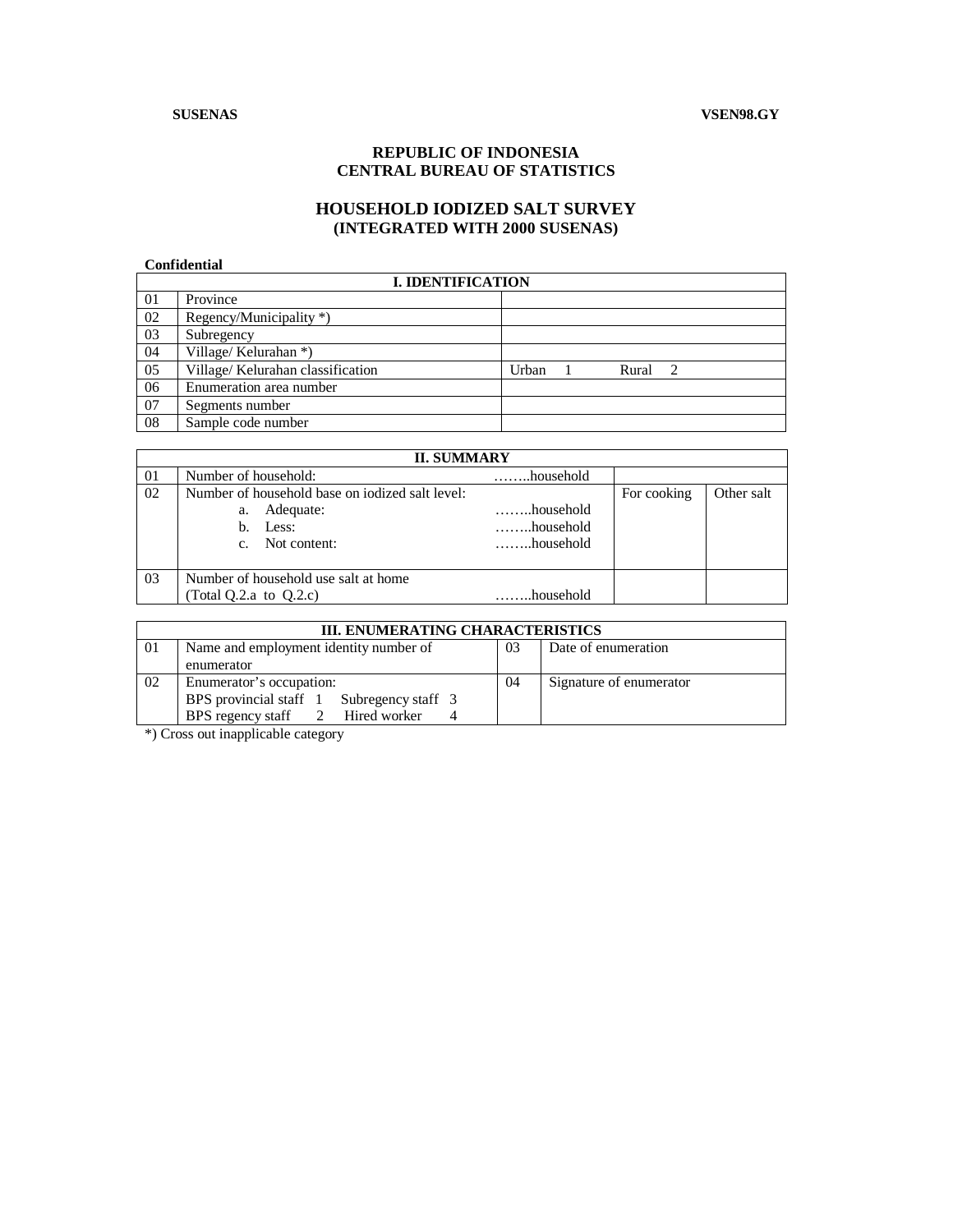|        |                         |  |    | iva orden centrum de l'ocol       |  |
|--------|-------------------------|--|----|-----------------------------------|--|
| $_{0}$ | Nomor urut rumah tangga |  | 03 | Banyaknya anggota rumah tangga    |  |
|        | Nama kepala             |  | 04 | Banyaknya wanita usia 15-49 tahun |  |
| 02     | rumah tangga:           |  |    | Banyaknya balita (art 0-4 tahun)  |  |

|                |                                                                                   |    | V. KAI BRANGAN KONSULSI GARAV                                                                                                                 |  |
|----------------|-----------------------------------------------------------------------------------|----|-----------------------------------------------------------------------------------------------------------------------------------------------|--|
| $\overline{0}$ | Apakah mengetahui kegunaan/manfaat<br>garam beryodium?<br>1. Ya ana 2. Tidak      | 04 | Kandungan yodium garam yang digunakan<br>untuk memasak:<br>1. Cukup (ungu tua)                                                                |  |
| 02             | Apakah menggunakan garam di rumah?<br><i>I. Ya</i> 2. <i>Tidak</i> <b>Blok VI</b> |    | 2. Kurang (ungu muda)<br>3. Tidak ada (putih)<br>4. Tidak memasak                                                                             |  |
| 03             | Bentuk garam yang digunakan:<br>1. Halus/meja<br>2. Curai<br>4. Bata              | 05 | Kandungan yodium garam lainnya:<br>1. Cukup (ungu tua)<br>2. Kurang (ungu muda)<br>3. Tidak ada (putih)<br>4. Tidak menggunakan garam lainnya |  |

## VI. KETERANGAN ANGGOTA RUMAH TANGGA

| Disalin dari Kolom 1, 2, 4, dan 5 Blok IV.A,<br>VSEN2000.K (untuk seluruh art) |                              |                                        |                 |                                                                                               | Wanita usia 15-49 tahun                                                    | Balita (art usia 0-4 tahun)   |                                     |                     |
|--------------------------------------------------------------------------------|------------------------------|----------------------------------------|-----------------|-----------------------------------------------------------------------------------------------|----------------------------------------------------------------------------|-------------------------------|-------------------------------------|---------------------|
| No. urut<br>anggota<br>rumah<br>tangga                                         | Nama<br>anggota rumah tangga | Jenis<br>İkelaminl<br>$1.$ Lk<br>2. Pr | Umur<br>(tahun) | Status per-<br>kawinan<br>(Disalin<br>dari Kol. 6,<br><b>Blok IV.A.</b><br><b>VSEN2000.K)</b> | Jika Kol. $5 \ne 1$ .<br>status keha-<br>milan<br>1. Hamil<br>2. Tdk hamil | Ukuran<br><b>LILA</b><br>(Cm) | Umur saat<br>penimbangan<br>(bulan) | Berat badan<br>(Kg) |
| (1)                                                                            | $\overline{(2)}$             | $\overline{(3)}$                       | (4)             | $\overline{(5)}$                                                                              | (6)                                                                        | (7)                           | (8)                                 | (9)                 |
|                                                                                |                              |                                        |                 |                                                                                               |                                                                            |                               |                                     |                     |
|                                                                                |                              |                                        |                 |                                                                                               |                                                                            |                               |                                     |                     |
|                                                                                |                              |                                        |                 |                                                                                               |                                                                            |                               |                                     |                     |
|                                                                                |                              |                                        |                 |                                                                                               |                                                                            |                               |                                     |                     |
|                                                                                |                              |                                        |                 |                                                                                               |                                                                            |                               |                                     |                     |
|                                                                                |                              |                                        |                 |                                                                                               |                                                                            |                               |                                     |                     |
|                                                                                |                              |                                        |                 |                                                                                               |                                                                            |                               |                                     |                     |
|                                                                                |                              |                                        |                 |                                                                                               |                                                                            |                               |                                     |                     |
|                                                                                |                              |                                        |                 |                                                                                               |                                                                            |                               |                                     |                     |
|                                                                                |                              |                                        |                 |                                                                                               |                                                                            |                               |                                     |                     |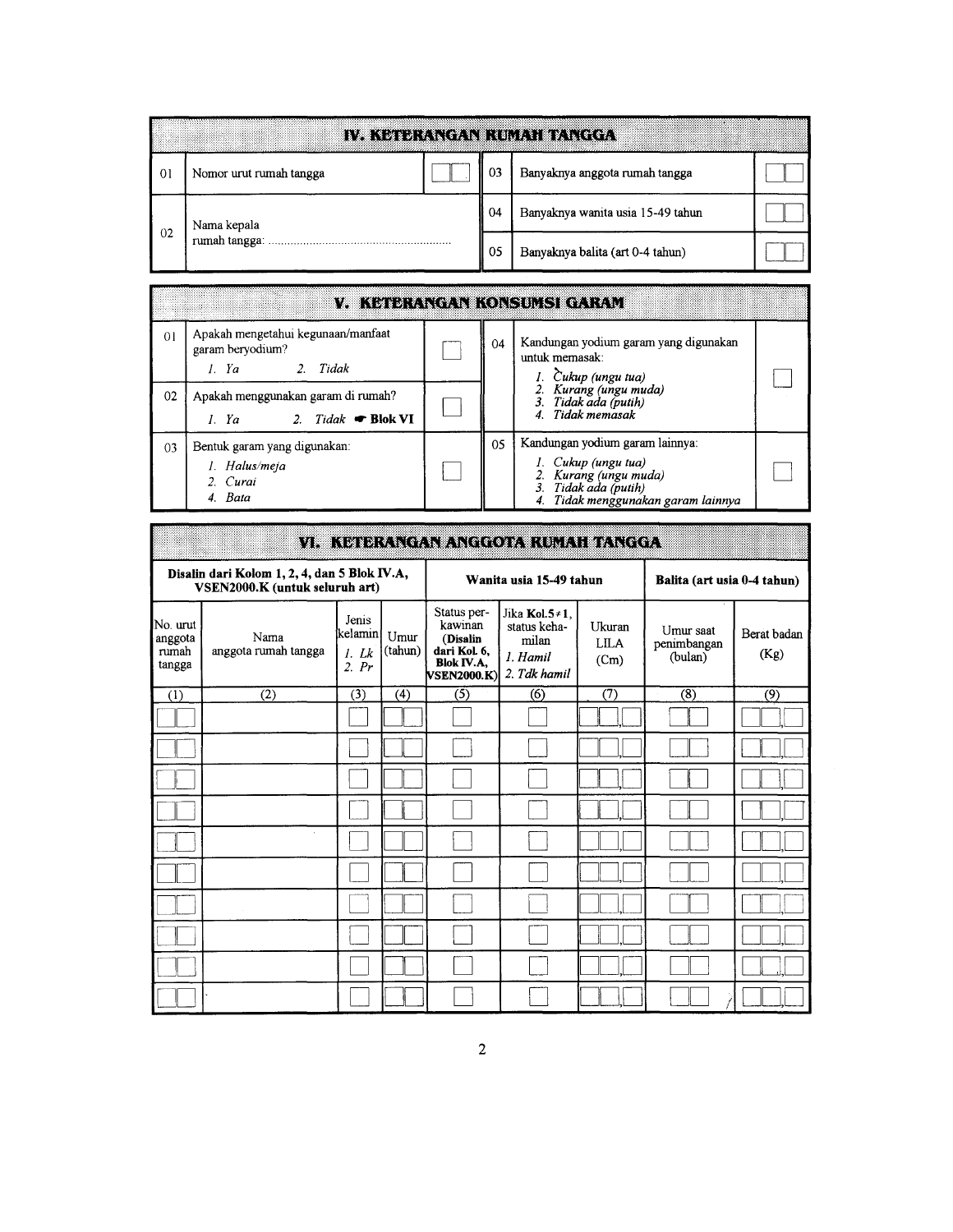| <b>IV. HOUSEHOLD CHARACTERISTICS</b> |                         |  |     |                                          |  |  |  |
|--------------------------------------|-------------------------|--|-----|------------------------------------------|--|--|--|
|                                      | Household serial number |  | 03  | Number of household member               |  |  |  |
|                                      | Name of                 |  | 04  | Number of women aged 15-49 years old     |  |  |  |
|                                      |                         |  | 0.5 | Number of children under five ("Balita") |  |  |  |
|                                      |                         |  |     | (household member aged 0-4 years old)    |  |  |  |

|    |                                        | V. SALT CONSUMPTION CHARACTERISTICS |                                    |  |  |
|----|----------------------------------------|-------------------------------------|------------------------------------|--|--|
| 01 | Do you know about the use/ benefits of | 04                                  | Salt iodized content used to cook: |  |  |
|    | iodized salt?                          |                                     | Adequate (dark purple)             |  |  |
|    | $1.$ Yes<br>2. No                      |                                     | Less (soft purple)<br>2.           |  |  |
|    |                                        |                                     | Not content (white)<br>3.          |  |  |
|    |                                        |                                     | Do not cook<br>4.                  |  |  |
| 02 | Do you use salt in your home?          | 0.5                                 | Other salt iodized content:        |  |  |
|    | 2. $No \rightarrow Block IV$<br>1. Yes |                                     | Adequate (dark purple)             |  |  |
| 03 | Type of salt used:                     |                                     | Less (soft purple)<br>2.           |  |  |
|    | Refined/table                          |                                     | Not content (white)<br>3.          |  |  |
|    | Loose                                  |                                     | Do not use other salt<br>4.        |  |  |
|    | <b>Block</b>                           |                                     |                                    |  |  |

| VI. HOUSEHOLD CHARACTERISTICS                                               |          |                      |       |                            |                                                     |         |             |                       |  |  |
|-----------------------------------------------------------------------------|----------|----------------------|-------|----------------------------|-----------------------------------------------------|---------|-------------|-----------------------|--|--|
| Copied from Column 1,2,4 and 5 Block<br>IV.A, VSEN2000.K (for all household |          |                      |       | Women aged 15-49 years old | <b>Children under five</b><br>("Balita") (household |         |             |                       |  |  |
|                                                                             |          | member)              |       |                            |                                                     |         | old)        | member aged 0-4 years |  |  |
| Serial                                                                      | Name of  | <b>Sex</b>           | Age   | Marital status             | If Column                                           | Size of | Age at      | Weight                |  |  |
| number                                                                      | househol | M<br>1.              | (year | (Copied from               | $5\neq 1$ ,                                         | "LILA"  | weighing    | (Kg)                  |  |  |
| of                                                                          | d        | $\overline{F}$<br>2. | old)  | Column 6,                  | pregnancy                                           | (Cm)    | (month old) |                       |  |  |
| house-                                                                      | member   |                      |       | <b>Block IV.A,</b>         | status                                              |         |             |                       |  |  |
| hold                                                                        |          |                      |       | <b>VSEN2000.K)</b>         | Pregnant<br>1.                                      |         |             |                       |  |  |
| membe                                                                       |          |                      |       |                            | 2.<br>Do not                                        |         |             |                       |  |  |
| r                                                                           |          |                      |       |                            | Pregnant                                            |         |             |                       |  |  |
| (1)                                                                         | (2)      | (3)                  | (4)   | (5)                        | (6)                                                 | (7)     | (8)         | (9)                   |  |  |
| 1.                                                                          |          |                      |       |                            |                                                     |         |             |                       |  |  |
| 2.                                                                          |          |                      |       |                            |                                                     |         |             |                       |  |  |
| $\overline{3}$ .                                                            |          |                      |       |                            |                                                     |         |             |                       |  |  |
| 4.                                                                          |          |                      |       |                            |                                                     |         |             |                       |  |  |
| 5.                                                                          |          |                      |       |                            |                                                     |         |             |                       |  |  |
| 6.                                                                          |          |                      |       |                            |                                                     |         |             |                       |  |  |
| $\overline{7}$ .                                                            |          |                      |       |                            |                                                     |         |             |                       |  |  |
| $\overline{8}$ .                                                            |          |                      |       |                            |                                                     |         |             |                       |  |  |
| 9.                                                                          |          |                      |       |                            |                                                     |         |             |                       |  |  |
| 10.                                                                         |          |                      |       |                            |                                                     |         |             |                       |  |  |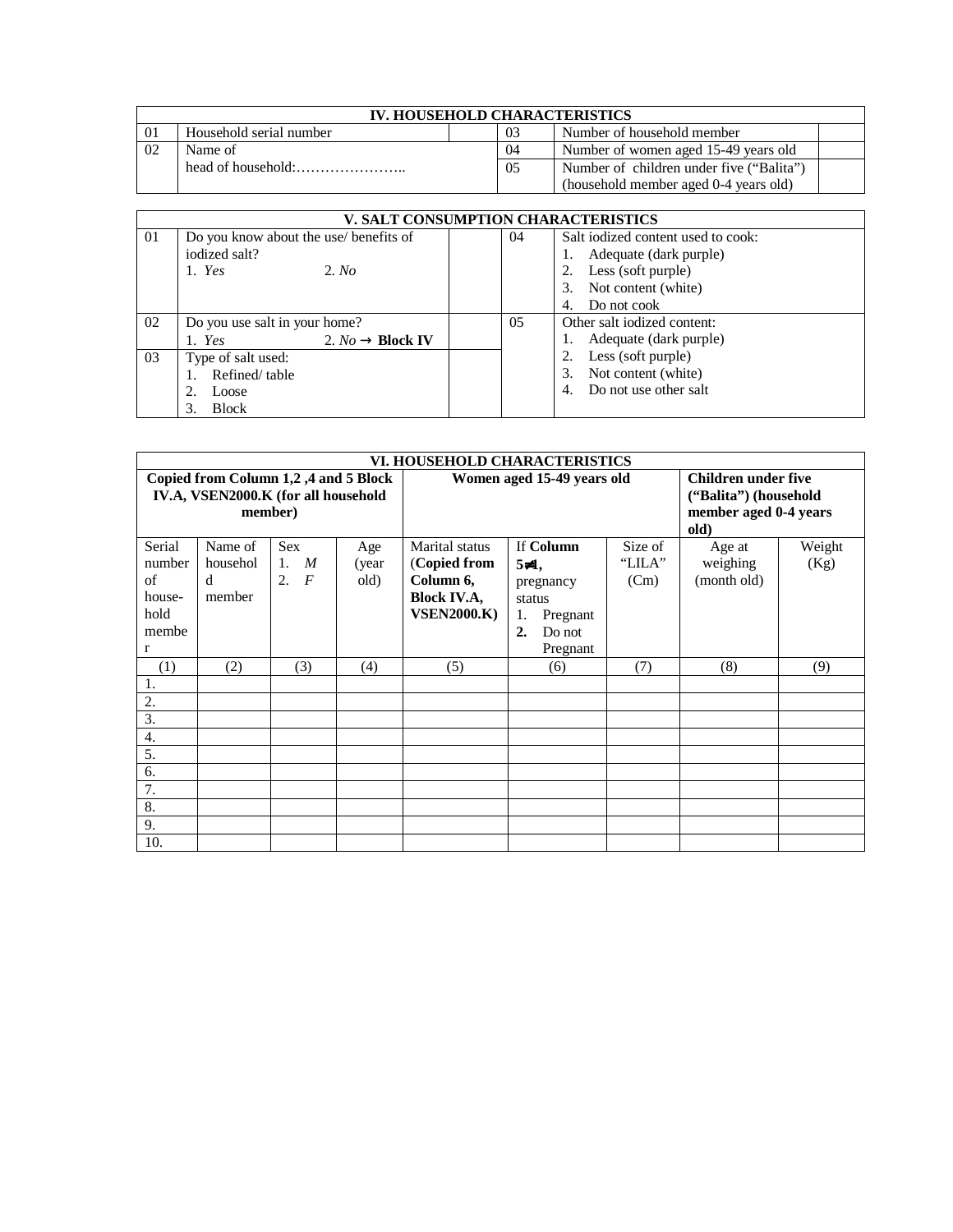# **VIL CATATAN**

# Petunjuk Pemakaian Alat Tes untuk Mengetes Garam Beryodium di Rumah Tangga

Alat tes adalah larutan yang digunakan untuk mengetes yodium dalam garam secara kualitatif. Larutan tes dikemas dalam botol plastik kecil ukuran 10 ml. Satu botol berisi 10 ml larutan dapat digunakan untuk kurang lebih 75 kali pengetesan.

### Cara kerja:

- 1. Ambil  $\frac{1}{2}$  sendok teh garam yang akan dites, letakkan di atas tatakan/piring/kertas tebal dan ratakan.
- 2. Bila menggunakan garam bata/briket, hancurkan garam terlebih dahulu sebelum di tes.
- Teteskan 2 3 tetes larutan tes ke permukaan garam tersebut.  $3<sub>1</sub>$
- 4. Perhatikan perubahan warna yang terjadi pada garam segera setelah cairan diteteskan.

### Pembacaan hasil:

- 1. Bila berwarna ungu tua seperti warna ungu yang tertera pada etiket botol, berarti garam mengandung yodium cukup sesuai persyaratan (30-80 ppm).
- 2. Bila berwarna ungu lebih muda dari ungu yang tertera pada etiket botol, berarti garam mengandung yodium kurang dari 30 ppm.
- 3. Bila tidak berubah warna berarti garam tidak mengandung yodium.

### Catatan:

- 1. Daya tahan larutan tes adalah 2 tahun; perhatikan tanggal pembuatannya yang tertera pada etiket botol.
- 2. Garam yang sudah dites harus dibuang, tidak boleh dikonsumsi.
- 3. Usahakan supaya pakaian tidak terkena larutan tes.
- 4. Jauhkan larutan tes dari jangkauan anak-anak.
- 5. Garam yang dites adalah garam dapur.
- 6. Nomor urut rumah tangga harus sama dengan nomor urut rumah tangga Kor.
- 7. Jika setelah diteteskan cairan, garam tidak berwarna putih, abu-abu/biru muda dan ungu tua, laporkan kepada BPS Kabupaten/Kodya melalui pengawas.

| Perkiraan kandungan Yodium<br>Tingkatan warna |                         |
|-----------------------------------------------|-------------------------|
| Putih                                         | Tidak mengandung yodium |
| Abu-abu/ungu muda                             | Kurang                  |
| Ungu tua                                      | Cukup                   |